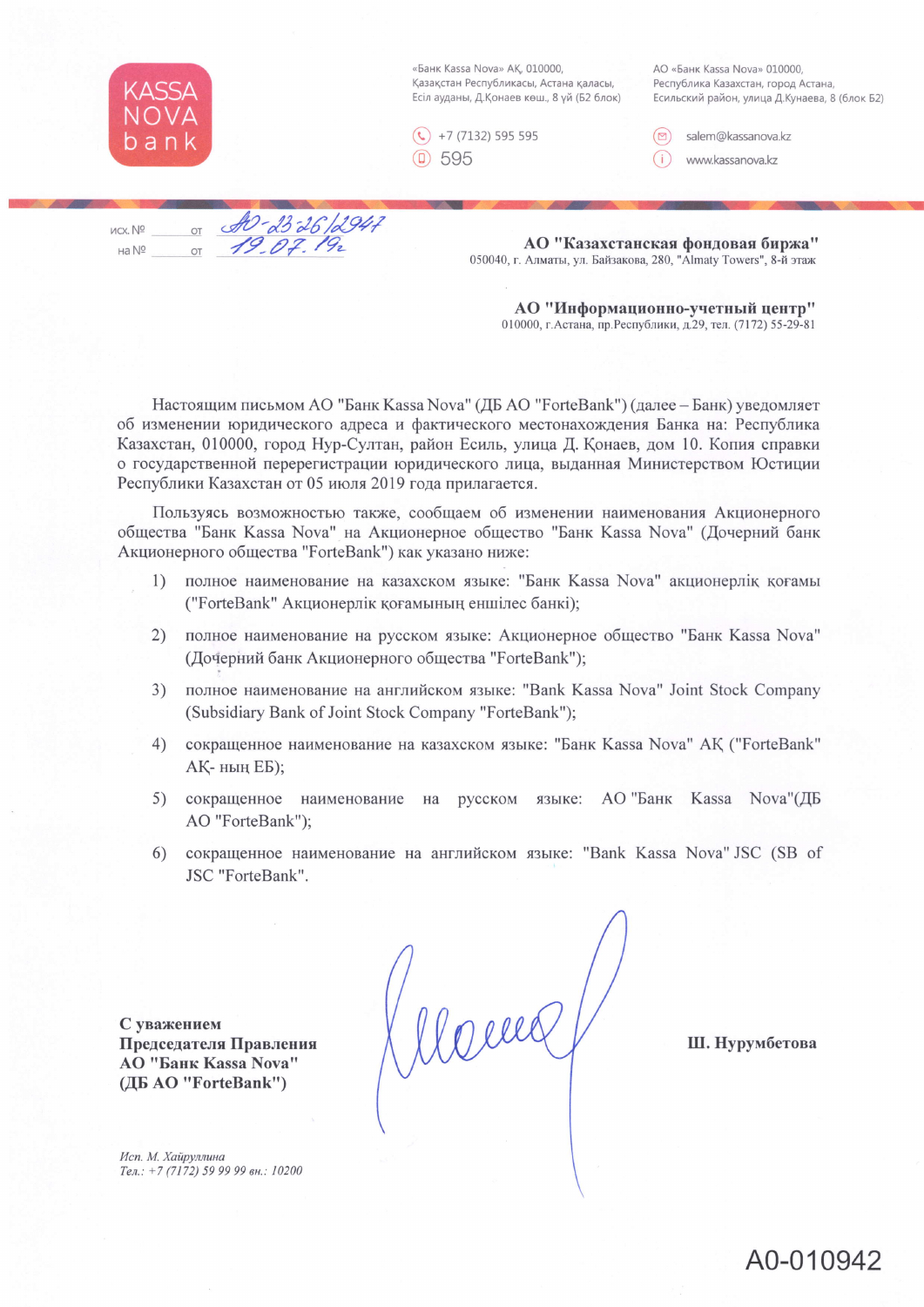## **CIIPABKA**

## О государственной перерегистрации юридического лица

090740019001 (бизнес - идентификационный номер)

город Нур-Султан

31 июля 2009 года

Наименование юридического лица:

Акционерное общество «Банк Kassa Nova» (Дочерний банк Акционерного общества «ForteBank»

Местонахождение юридического лица:

Республика Казахстан, 010000, город Нур-Султан, район Есиль, улица Дінмұхамед Қонаев, дом 10

Руководитель: Нурумбетова Шолпан Мукашевна

(внесены изменения и дополнения 5 июля 2019 года)

Справка является документом, подтверждающим государственную перерегистрацию юридического лица, в соответствии с законодательством Республики Казахстан

Заместитель министра